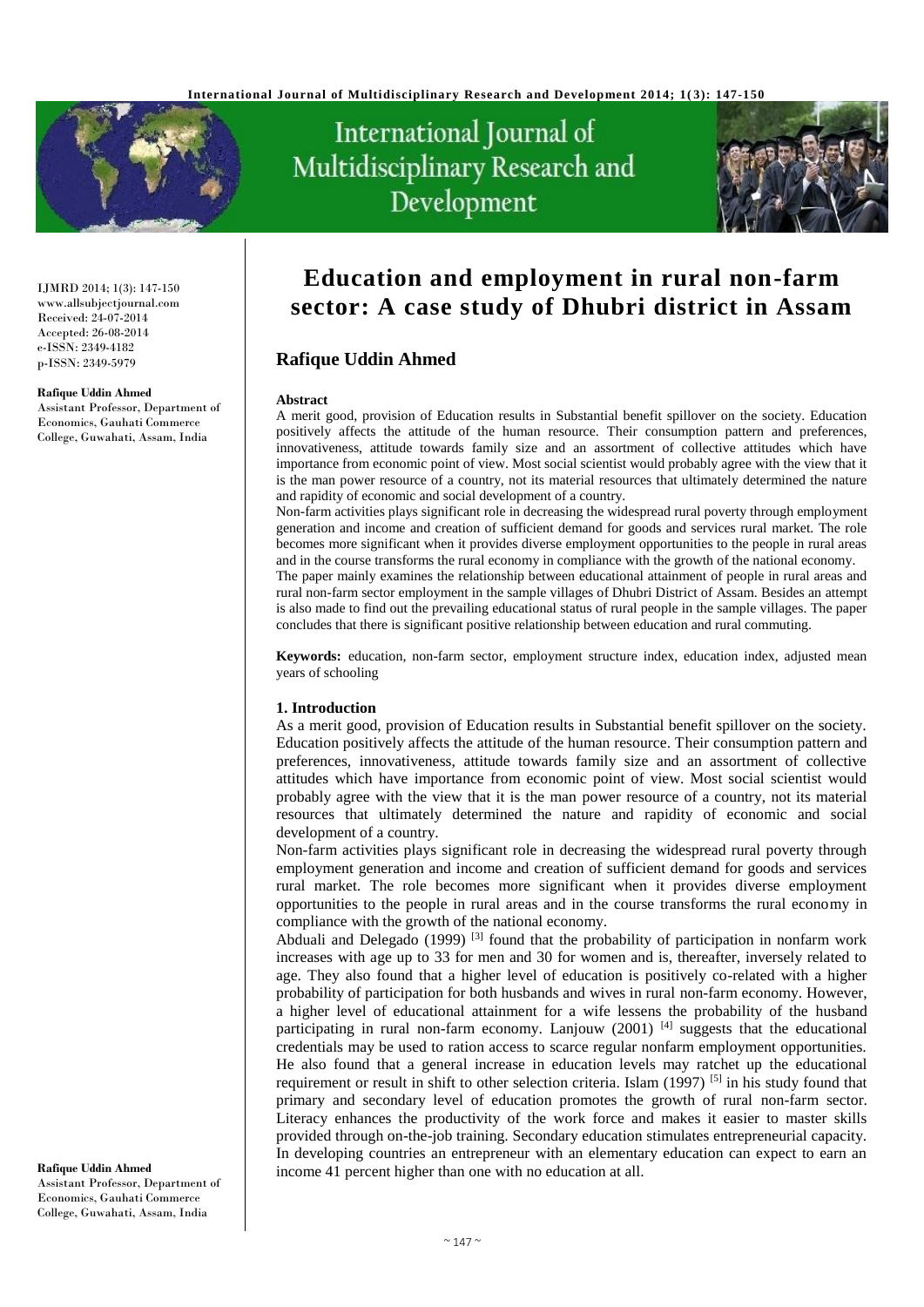International Journal of Multidisciplinary Research and Development

#### **2. Objectives**

The main Objectives of the paper are as under:

- To study the educational status of the selected villages.
- To construct Education Index and Employment Structure Index.
- To study the impact of education on employment in rural non-farm sector.

## **3. Hypothesis**

The paper wants to test the following null hypothesis: "Employment in Non-farm Sector of Rural Areas is unaffected

by the educational attainment of the rural people".

## **4. Methodology**

The present study covers the Dhubri District of Assam. The study covers all types of households, ethnic groups and communities on the random sampling basis. The data required for the study have been collected from 15 sample villages viz., Atgharitari, Bhangaduli, Borobalarchar, Boromera, Choto Pokalagi, Digholtari, Kaimarichar, Khalisamari, Lohajani, Mora Gadhadhar, Paborchara, Patanerkuti, Pubkonuri, Sernagar and Suparikuti of the selected district through field investigation. In each of the villages 15 households were selected randomly for collecting necessary primary statistics.

Thus the sample size becomes  $15\times15=225$ . The data collection was done in 2014. The data analysis and interpretation part of this paper has been done with the help of SPSS software package. Hypothesis is tested on the basis of the estimated regression line the. The following model is constructed to estimate the relationship between education in rural areas and non-farm sector employment.

ESI=  $\alpha + \beta$  EI

Where,

ESI= Employment Structure Index

EI=Education Index

The general formula to transform a raw variable, say X, into a unit-free index between 0 and 1 , which allows different indices to be added together have been used in the study.

*x* index=

$$
\frac{x - \min(x)}{\max(x) - \min(x)}
$$

Where,  $min(x)$  and  $max(x)$  are the lowest and highest values the variable  $x$  can attain, respectively.

## **5. Educational Attainment of Household Heads in Sample Villages**

Parental educational level is an important predictor of children's educational and behavioral outcomes. In fact, research suggests that educational attainment and skill knowledge of the household heads eventually to a large extent determines the achievements of their other family members.

The Table -1 shows the educational attainment of the head of the households surveyed in the sample villages of Dhubri District.

**Table 1:** Educational Attainment of Household Heads in the Sample Villages

| S. No. |                 | <b>Level of Education Completed</b> |                  |                 | <b>Completed Years of Schooling</b> |                                |  |  |
|--------|-----------------|-------------------------------------|------------------|-----------------|-------------------------------------|--------------------------------|--|--|
|        | <b>Village</b>  | <b>Primary</b>                      | <b>Secondary</b> | <b>Tertiary</b> |                                     | <b>Mean Years of Schooling</b> |  |  |
| 01     | Atgharitari     | 5                                   | 3                | $\Omega$        | 58                                  | 4.47                           |  |  |
| 02     | Bhangaduli      | 6                                   |                  | $\overline{0}$  | 45                                  | 3.73                           |  |  |
| 03     | Borobalarchar   | $\overline{5}$                      | 3                | $\theta$        | 58                                  | 4.13                           |  |  |
| 04     | <b>Boromera</b> | 4                                   | $\mathfrak{D}$   | $\overline{c}$  | 72                                  | 5.07                           |  |  |
| 05     | Choto Pokalagi  | 6                                   | $\overline{c}$   |                 | 69                                  | 4.87                           |  |  |
| 06     | Digholtari      | 5                                   | 0                | $\overline{c}$  | 53                                  | 3.80                           |  |  |
| 07     | Kaimarichar     | 8                                   | 0                | $\theta$        | 41                                  | 3.07                           |  |  |
| 08     | Khalisamari     | 3                                   |                  | $\overline{2}$  | 57                                  | 3.80                           |  |  |
| 09     | Lohajani        | 7                                   |                  | $\overline{2}$  | 72                                  | 5.20                           |  |  |
| 10     | Mora Gadhadhar  | 2                                   | $\Omega$         | $\overline{c}$  | 41                                  | 3.07                           |  |  |
| 11     | Paborchara      | 8                                   |                  | $\overline{2}$  | 76                                  | 5.40                           |  |  |
| 12     | Patanerkuti     | 5                                   | 0                |                 | 38                                  | 2.80                           |  |  |
| 13     | Pubkonuri       | 3                                   |                  | $\overline{c}$  | 55                                  | 3.93                           |  |  |
| 14     | Sernagar        | 6                                   |                  | $\theta$        | 45                                  | 3.40                           |  |  |
| 15     | Suparikuti      | 6                                   |                  |                 | 54                                  | 3.67                           |  |  |
| Total  |                 | 79                                  | 17               | 17              | 834                                 | 4.02                           |  |  |

*Source:* Field Survey

It is revealed from the Table-1 that no household head completing higher education was found in Atgharitari, Bhangaduli, Borobalarchar, Kaimarichar and Sernagar Village. Majority of the respondents of the villages were found to have completed basically primary level of education.

The concept of Mean Years of Schooling (MYS) is relevant in this paper which was used by the Human Development Report Office of the United Nations Development Programme (UNDP) as one of the education indicators in the computation of the Human Development Index (UNDP, 2010) [6]. The MYS indicates the average number of years of schooling completed of a country's population; exclusive of years spent repeating individual grades. In addition to the completed years of education, incomplete education may also be considered for exact assessment which is calculated on the basis of actual years of completed education without having any relation to level of education completed. In the present study, the researchers has used 'Adjusted Mean Years of Schooling' in order to be more specific and to get appropriate idea about the educational attainment of the household heads and to construct a more reliable education index (EI).

The total years of schooling completed is found to be highest in the Paborchara village and lowest in the Patanerkuti Village. The adjusted mean years of schooling is found highest in the Paborchara Village and lowest in the Patanerkuti Village. Thus, in the present study Lohajani village is found to be most forward village and Mora Gadhadhar village is found to be the most backward village in respect of educational attainment of the rural people.

## **6. Non-farm Employment in the Sample Villages:**

The rural non-farm sector, unlike farm sector includes all non-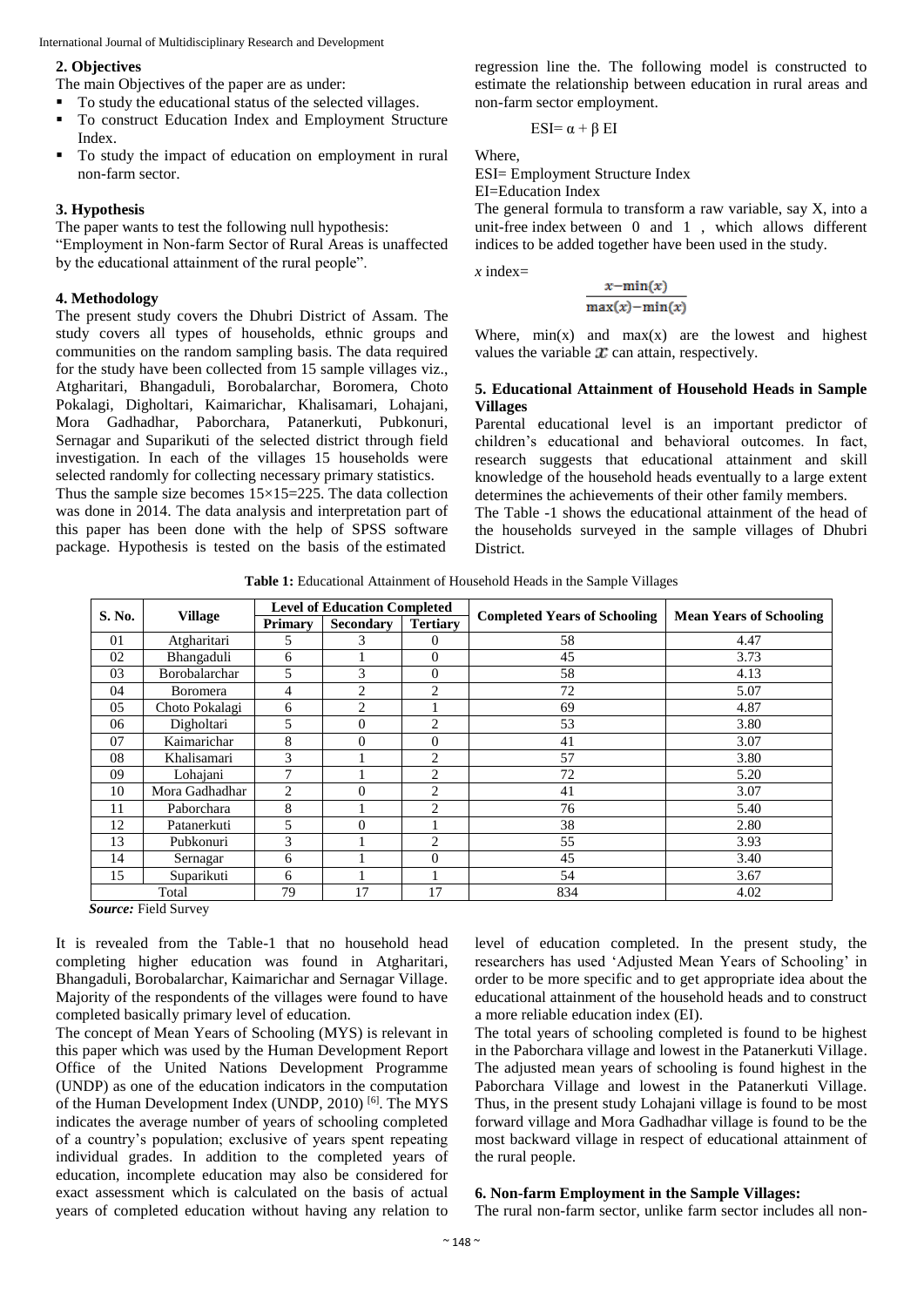International Journal of Multidisciplinary Research and Development

agricultural activities i.e., processing, repair, construction, mining and quarrying, household and non-household manufacturing, trade and commerce, transport and other services in villages and semi urban areas done by different enterprises. The rural non-farm sector thus covers different activities while steady growth in the rural non-farm sector to a large extent depends on a variety of factors. Rural non-farm sector will experience development- and distress- related rural diversification which depend on the kind of force, positive or negative, that these factors provides to the rural economy. The Table-2 reveal the primary statistics related to farm and non-farm workers in the sample villages of Dhubri district.

**Table 2:** Farm and Non-Farm Workers in the Sample Villages

| S. No.       | <b>Agomoni Sub District</b> |                     |                    |                        |                  |                     |  |  |
|--------------|-----------------------------|---------------------|--------------------|------------------------|------------------|---------------------|--|--|
|              | <b>Village</b>              | <b>Total Worker</b> | <b>Farm Worker</b> | <b>Non-farm Worker</b> | % of Farm Worker | % of Nonfarm Worker |  |  |
| 01           | Atgharitari                 | 33                  | 22                 | 11                     | 66.7             | 33.3                |  |  |
| 02           | Bhangaduli                  | 29                  | 24                 | 5                      | 82.8             | 17.2                |  |  |
| 03           | Borobalarchar               | 32                  | 22                 | 10                     | 68.8             | 31.3                |  |  |
| 04           | <b>Boromera</b>             | 41                  | 27                 | 14                     | 65.9             | 34.1                |  |  |
| 05           | Choto Pokalagi              | 35                  | 23                 | 12                     | 65.7             | 34.3                |  |  |
| 06           | Digholtari                  | 27                  | 20                 | 7                      | 74.1             | 25.9                |  |  |
| 07           | Kaimarichar                 | 31                  | 25                 | 6                      | 80.6             | 19.4                |  |  |
| 08           | Khalisamari                 | 39                  | 34                 | 5                      | 87.2             | 12.8                |  |  |
| 09           | Lohajani                    | 36                  | 23                 | 13                     | 63.9             | 36.1                |  |  |
| 10           | Mora Gadhadhar              | 37                  | 33                 | 4                      | 89.2             | 10.8                |  |  |
| 11           | Paborchara                  | 29                  | 15                 | 14                     | 51.7             | 48.3                |  |  |
| 12           | Patanerkuti                 | 34                  | 27                 | 7                      | 79.4             | 20.6                |  |  |
| 13           | Pubkonuri                   | 38                  | 27                 | 11                     | 71.1             | 28.9                |  |  |
| 14           | Sernagar                    | 28                  | 15                 | 13                     | 53.6             | 46.4                |  |  |
| 15           | Suparikuti                  | 46                  | 39                 | 7                      | 84.8             | 15.2                |  |  |
| <b>Total</b> |                             | 515                 | 376                | 139                    | 72.4             | 27.6                |  |  |

*Source:* Field Survey

It is observed that in the 30 sample villages of the Dhubri district, Mora Gadhadhar is the village where the percentage of nonfarm worker is lowest in comparison to the other remaining 14 sample villages. On the other hand, Paborchara is the village where the Percentage of nonfarm worker is highest in comparison to the other sample villages. The percentage of nonfarm worker in the Mora Gadhadhar village is only 10.8 whereas roughly half of the workers in the Paborchara villages work in nonfarm sector.

| S. No. | <b>Villages</b> | EI     | <b>ESI</b> |  |
|--------|-----------------|--------|------------|--|
| 01     | Atgharitari     | 0.4533 | 0.3333     |  |
| 02     | Bhangaduli      | 0.3067 | 0.1724     |  |
| 03     | Borobalarchar   | 0.3867 | 0.3125     |  |
| 04     | <b>Boromera</b> | 0.5733 | 0.3415     |  |
| 05     | Choto Pokalagi  | 0.5333 | 0.3429     |  |
| 06     | Digholtari      | 0.3200 | 0.2593     |  |
| 07     | Kaimarichar     | 0.1733 | 0.1935     |  |
| 08     | Khalisamari     | 0.3200 | 0.1282     |  |
| 09     | Lohajani        | 0.6000 | 0.3611     |  |
| 10     | Mora Gadhadhar  | 0.1733 | 0.1081     |  |
| 11     | Paborchara      | 0.6400 | 0.4828     |  |
| 12     | Patanerkuti     | 0.1200 | 0.2059     |  |
| 13     | Pubkonuri       |        | 0.2895     |  |
| 14     | Sernagar        | 0.2400 | 0.4643     |  |
| 15     | Suparikuti      | 0.2933 | 0.1522     |  |

**Table 3:** Calculated Education and Commuting Indices of the Sample Villages

*Source:* Calculated on the Basis of table- 1and Table -2

The education and employment indices of the sample villages have been constructed on the basis of the field survey data. It is revealed that the education index is highest in the Paborchara village and lowest in the Patanerkuti village. The employment structure index is highest in the Paborchara village and lowest in the Mora Gadhadhar village.

| Box-1                                      |                             |       |                |          |       |       |          |  |
|--------------------------------------------|-----------------------------|-------|----------------|----------|-------|-------|----------|--|
| <b>Dependent Variable</b>                  | <b>Independent Variable</b> |       | $\mathbb{R}^2$ |          |       |       |          |  |
|                                            |                             | 0.649 | 0.421          | $9.440*$ | 0.459 | 0.649 | $3.073*$ |  |
| <b>Note:</b> * at 1% level of significance |                             |       |                |          |       |       |          |  |

 $\sim$  149  $\sim$